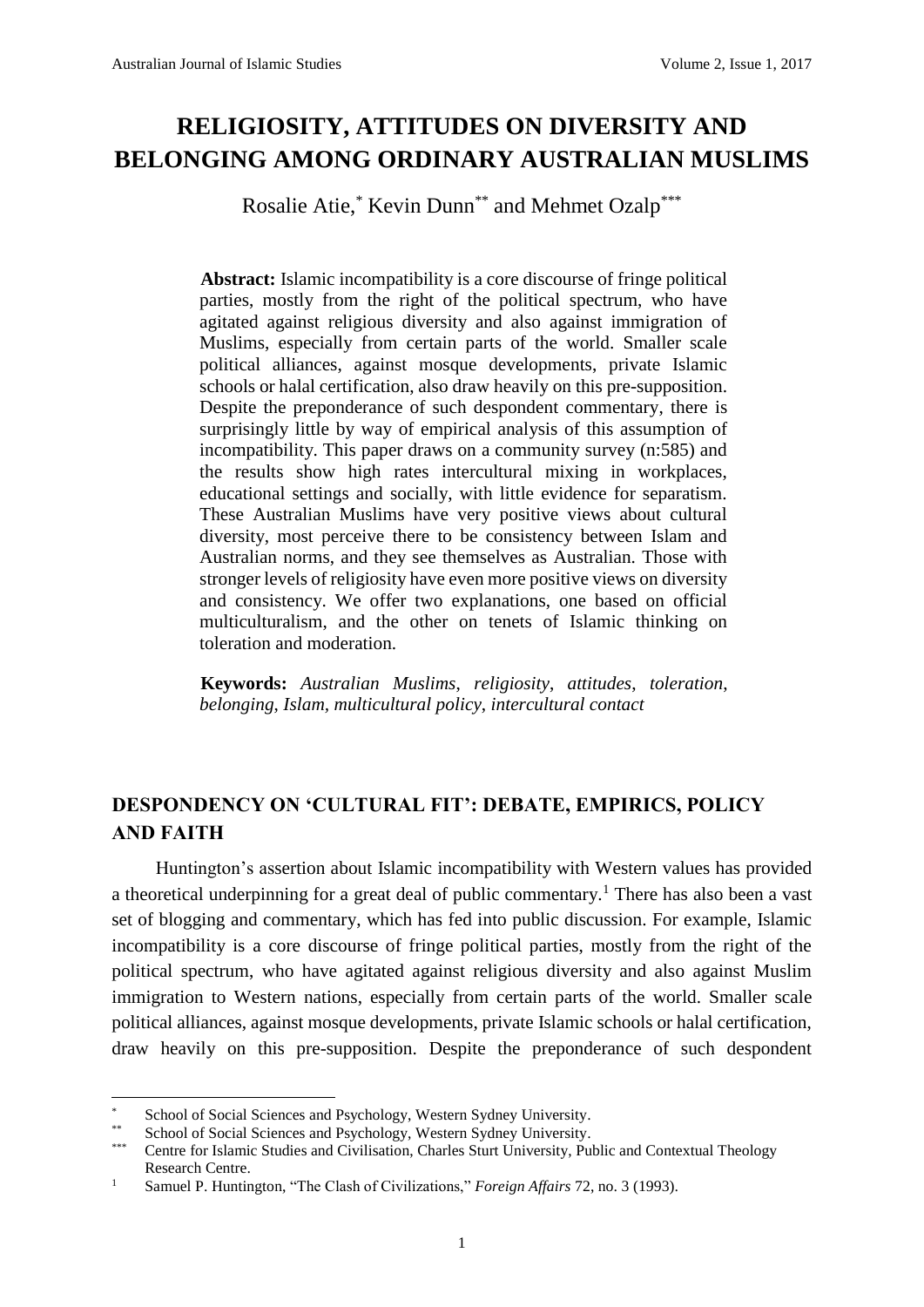commentary there is surprisingly little by way of empirical analysis of this assumption of incompatibility. This paper draws on a community survey (n:585), and reports on the attitudes and senses of belonging and fit among Sydney Muslims. The paper also reports on their crosscultural contact. Finally, we assess the influence of religiosity on attitudes and senses of fit.

There may be sound sociological forces that could explain why Muslims may find it difficult to feel they belong in Western countries. These include widespread Islamophobia and Muslims' experiences of racism on the basis of their faith. Islamophobia in countries like Australia is well-documented.<sup>2</sup> Australian Muslims have high rates of exposure to racism across all life settings.<sup>3</sup> Dunn et al. found the exposure to racism in spheres like education and the workplace was three times the average national exposure to racism.<sup>4</sup> However, this negative exposure has not been found to have a meaningful social impact for Australian Muslims and the way they relate to Australia, notwithstanding the possibility that such levels of racism may have a negative impact on perceived social inclusion and equal opportunity.<sup>5</sup> In other words, the general resilience of Australian Muslims is such that experiences of racism are not generating widespread alienation and separatism.<sup>6</sup> Speculations on the sources of this resilience point to the Australian national agreement on multiculturalism and freedom of religion (despite the fringe detractors),<sup>7</sup> and also to the teachings and philosophy of Islam.<sup>8</sup>

The settlement and activity patterns of Western Muslims are another social force that could reflect and generate alienation and separatism. Spatial segregation has long been assumed to be linked to Islamophobia and the experience of racism (constraint factors), but also to cultural separatism (choice factors). The theory is that social distance is reflected in spatial distance. In

 $\frac{1}{2}$ James Carr and Amanda Haynes, "A Clash of Racializations: The Policing of 'Race' and of Anti-Muslim Racism in Ireland," *Critical Sociology* 41, no. 1 (2015); Kevin M. Dunn, Natasha Klocker and Tanya Salabay, "Contemporary Racism and Islamophobia: Racialising Religion," *Ethnicities* 7, no. 4 (2007); Scott Poynting and Victoria Mason, "The Resistible Rise of Islamophobia: Anti-Muslim Racism in the UK and Australia before 11 September 2001," *Journal of Sociology* 43, no. 1 (2007).

<sup>3</sup> Shahram Akbarzadeh, Gary Bouma and Rachel Woodlock, *Muslim Voices: Hopes and Aspirations of Muslim Australians* (Melbourne: Monash University, 2009); Alison Booth, Andrew Leigh and Elena Varganova, Does Ethnic Discrimination Vary Across Minority Groups? Evidence from a Field Experiment," *Oxford Bulletin of Economics and Statistics* 74, no. 4 (2012); Human Rights and Equal Opportunity Commission, *Isma*ع *Listen: National Consultations on Eliminating Prejudice Against Arab and Muslim Australians* (Sydney: Human Rights and Equal Opportunity Commission, 2004); Scott Poynting and Greg Noble, *Living with Racism: The Experience and Reporting by Arab and Muslim Australians of Discrimination, Abuse and Violence since 11 September, 2001* (Sydney, Australia: Human Rights and Equal Opportunities Commission, 2004), www.hreoc.gov.au/racial\_discrimination/isma/ research/UWSReport.pdf.

<sup>4</sup> Kevin M. Dunn et al., *The Resilience and Ordinariness of Australian Muslims: Attitudes and Experiences of Muslims Report* (Sydney: Western Sydney University and the Islamic Sciences and Research Academy, 2015).

<sup>5</sup> Kevin M. Dunn, Rosalie Atie and Virginia Mapedzahama, "Ordinary Cosmopolitanisms: Sydney Muslims' Attitudes to Diversity," *Australian Geographer* 47, no. 3 (2016), 281-294 http://dx.doi.org/10.1080/ 00049182.2016.1191132.

<sup>6</sup> Dunn et al., *The Resilience and Ordinariness of Australian Muslims*; ibid.

<sup>7</sup> Dunn et al., *The Resilience and Ordinariness of Australian Muslims*.

<sup>8</sup> Amelia Johns, Fethi Mansouri and Michele Lobo, "Religiosity, Citizenship and Belonging: The Everyday Experiences of Young Australian Muslims," *Journal of Muslim Minority Affairs* 35, no. 2 (2015), 171; Fethi Mansouri, Michele Lobo and Amelia Johns, "Addressing the 'Muslim Question,'" *Journal of Muslim Minority Affairs* 35, no. 2 (2015).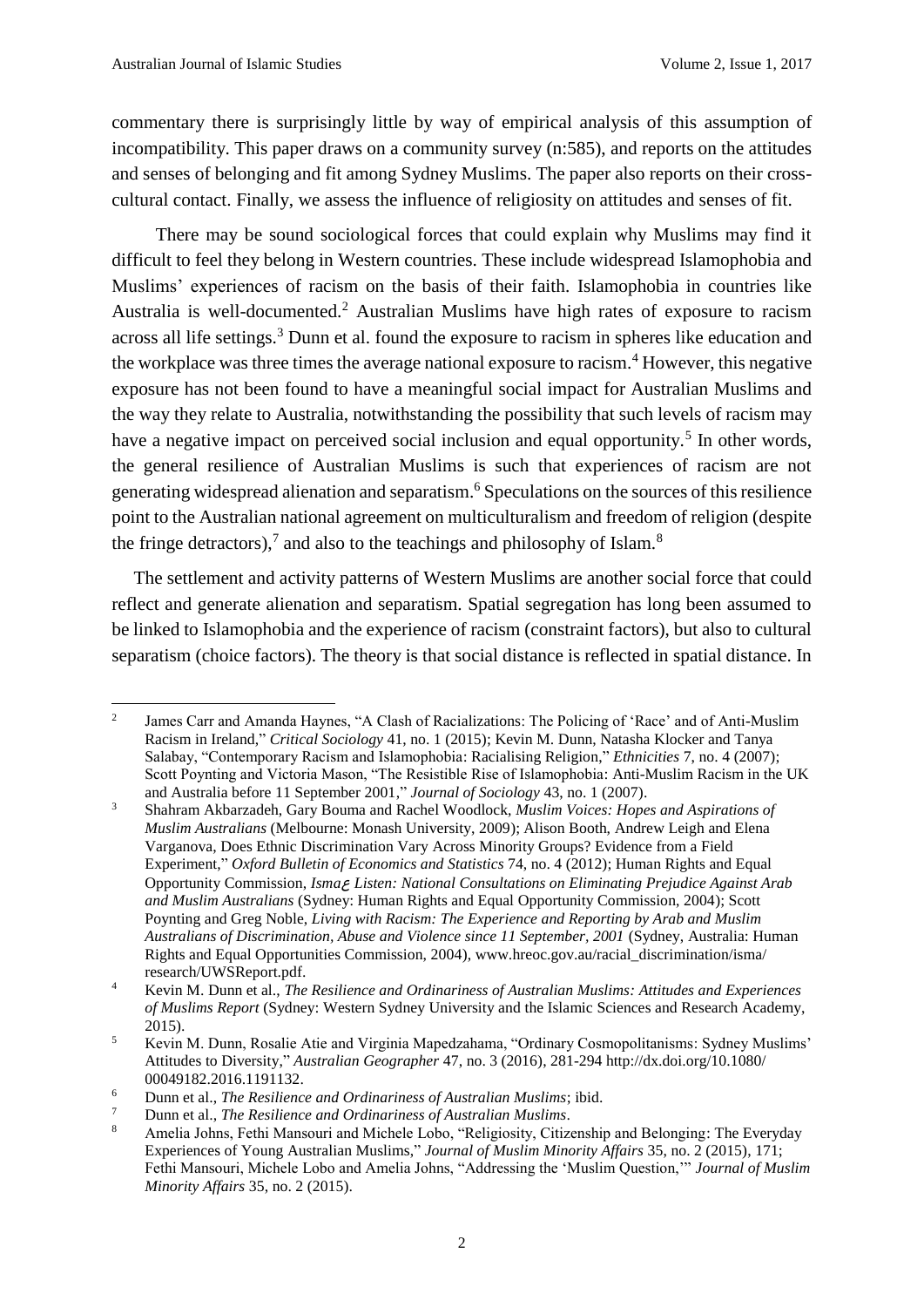the UK, this assumption was evident in the debates about 'parallel lives' that gave rise to the Cantle Report and the Community Cohesion policy agenda.<sup>9</sup> However, the social geographers in the UK found no substantive evidence of Muslims' self-segregation.<sup>10</sup> Despite some strong evidence of socio-economic disadvantage among Australian Muslims, relative to non-Muslims,<sup>11</sup> there is no geography of religious segregation in Australia. In this paper we present Australian data on Muslims' reported interaction with non-Muslims.

Australia's official policy stance on the management of cultural diversity is Multiculturalism. The policy was developed from the 1970s and into the 1980s. The key components of the policy were crystallised in the 1989 *Agenda Statement*. <sup>12</sup> The policy adopted a stance of reciprocity, setting out two sets of dimensions that could be characterised as rights and obligations. The rights were around cultural maintenance and expression, and freedom from discrimination. The obligations of Australia's multicultural policy included a reciprocal expectation that cultural expression of others is tolerated, and a normative requirement to adopt core values and practices of Australian democracy.<sup>13</sup> The official Australian setting is one that celebrates and facilitates diversity, even though there is co-existent intolerance and racism. In that context, non-Christian religious practice should not be seen as inconsistent with 'national norms,' so long as it does not transgress the normative values as set out in the *Agenda Statement*. Australia's statements on Multicultural Policy have been somewhat silent on religious diversity.<sup>14</sup> Nonetheless, religious freedom has been found to be a well-anchored base of toleration in Australia.<sup>15</sup> In a multicultural setting we might therefore expect religiosity, including Muslim religiosity, to be associated with a stronger sense of belonging and cultural fit.

The abovementioned discourses of non-belonging of Muslims in Western nations relies on an assumption that Islamic faith and practice are inconsistent with Western values. There is an inference and perception that Islamic teaching is anti-toleration. Contemporary scholars of Islamic principles would contest that assumption on non-toleration. They argue that Islam discourages extremist understanding of faith and advocates a moderate path in all aspects of

 $\overline{9}$ <sup>9</sup> Community Cohesion Panel, *The End of Parallel Lives? The Report of the Community Cohesion Panel Home Office* (London: Community Cohesion Panel, 2004); Claire Worley, "It's not about Race It's about the Community': New Labour and 'Community Cohesion,'" *Critical Social Policy* 25, no. 4 (2005).

<sup>&</sup>lt;sup>10</sup> Richard Gale, "Religious Residential Segregation and Internal Migration: The British Muslim Case," *Environment and Planning A* 45, no. 4 (2013); Peter E. Hopkins and Susan J. Smith, "Scaling Segregation; Racializing Fear," in *Fear: Critical Geopolitics and Everyday Life*, ed, Rachel Pain and Susan J. Smith, 103–16 (Aldershot: Ashgate, 2008); Deborah Phillips, "Parallel Lives? Challenging Discourses of British Muslim Self-Segregation," *Environment and Planning D: Society and Space* 24, no. 1 (2006).

<sup>11</sup> Riaz Hassan, *Australian Muslims. A Demographic, Social and Economic Profile of Muslims in Australia* (Adelaide, South Australia: International Centre for Muslim and non-Muslim Understanding, 2015).

<sup>12</sup> Office of Multicultural Affairs, *National Agenda for a Multicultural Australia ... Sharing Our Future* (Canberra: Australian Government Publishing Service, Canberra, 1989).

 $13$  Ibid.

<sup>14</sup> Jacqueline Nelson, Alphia Possamai-Inesedy and Kevin M. Dunn, "Reinforcing Substantive Religious Inequality : A Critical Analysis of Submissions to the Review of Freedom of Religion and Belief in Australia Inquiry," *Australian Journal of Social Issues* 47, no. 3 (2016).

<sup>15</sup> Kevin M. Dunn, "Public Attitudes Towards Hijab-Wearing in Australia," in *Beyond the Hijab Debates: New Conversations on Gender, Race and Religion*, ed, Tanja Dreher and Christina Ho, 31–52 (Newcastle: Cambridge Scholars Press, 2009).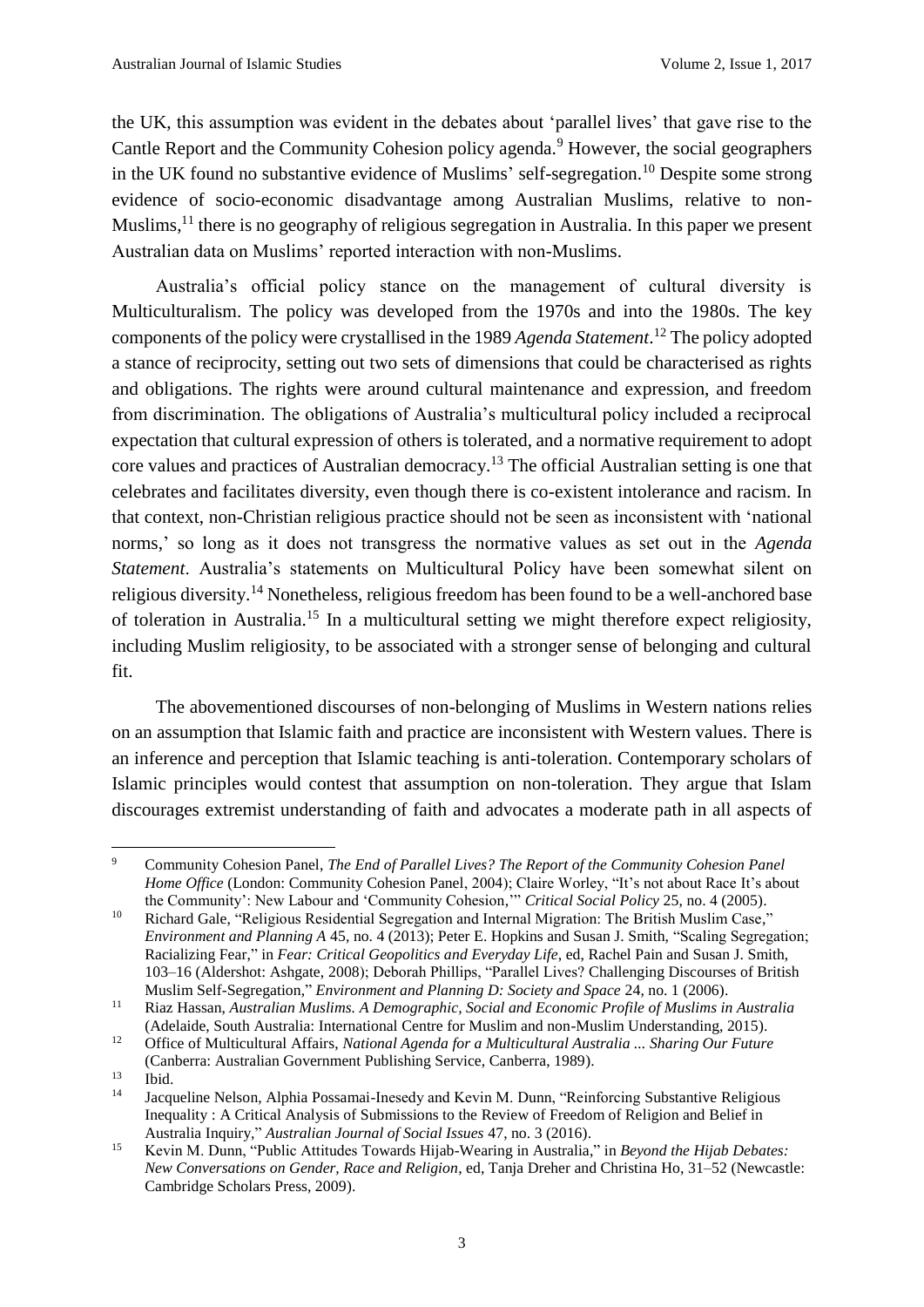religious thought and practice.<sup>16</sup> Further, they insist, that even though Islam is a proselytising faith, it also teaches the principle that there is no compulsion in religion. They also point to teachings giving rise to peaceful co-existence of diverse cultures and faiths in traditional Muslims societies over a long history of Islam.<sup>17</sup> On this basis, we might expect that Muslims with higher stated levels of religiosity would be more positive about diversity and have a stronger sense of their fit and belonging in Australia.

#### **METHOD**

The data drawn on in this paper comes from a research project undertaken by Western Sydney University (WSU), together with the Islamic Sciences and Research Academy (ISRA), with the aim of capturing the attitudes and experiences of everyday Australian Muslims. A survey was devised to generate empirical data that might address political and scholarly debates concerning Muslims in Western countries and build a robust empirical picture of life as an Australian Muslim. The survey incorporated a range of well-established survey questions utilised in Australia for over two decades to test personal attitudes and experiences. The surveys also incorporated novel questions aimed at generating a broader picture of the everyday life of Australian Muslims, testing for civic participation, cross-cultural contact and participation in the labour force. Demographic data, including information on religiosity and religious practice, were also collected.

The survey was rolled out in two phases, with phase one being a face-to-face sample collected outside mosques, as well as Islamic centres and Eid festivals by ISRA staff and volunteers. Approximately half of the surveyors were male and half female, so as to seek a gender balance in the completed sample. A diversity of Sydney mosques were targeted, including those established by Turkish-Australians (Auburn, Bonnyrigg), Lebanese-Australians (Lakemba, Cabramatta, Arncliffe), Iranian-Australians (Earlwood), Bangladeshi-Australians (Sefton), Bosnian-Australians (Smithfield), and multi-ethnic mosques (Parramatta, Rooty Hill, Surry Hills, Leumeah). Three hundred and forty-five face-to-face surveys were collected. Data from the face-to-face surveys were placed into an SPSS data set by the WSU research assistant. The authors (Dunn, Atie and Ozalp) as well as other staff from ISRA devised a coding regime for the open response comments.

The second phase of data collection involved a random telephone survey distributed by the Social Research Centre (SRC). A sample frame of 2979 names was put together by Cultural Partners, drawn from a *White Pages* search for 'Muslim names' in Sydney. The survey was converted into a Computer Assisted Telephone Interview format by the SRC together with the research team. The questions were not modified except for a small number that after piloting were revised to enhance clarity, and a small number of questions were omitted based on a

 $16\,$ <sup>16</sup> Mohammad H. Kamali, *The Middle Path of Moderation in Islam: The Qur'ānic Principle of Wasatịyyah* (New York: Oxford University Press, 2015).

<sup>17</sup> Mehmet Ozalp, "Da'wah as Mission in Islam," in *Mission in Religion*, ed. Aaron J Ghiloni, 183–213 (New York: Peter Lang, 2015).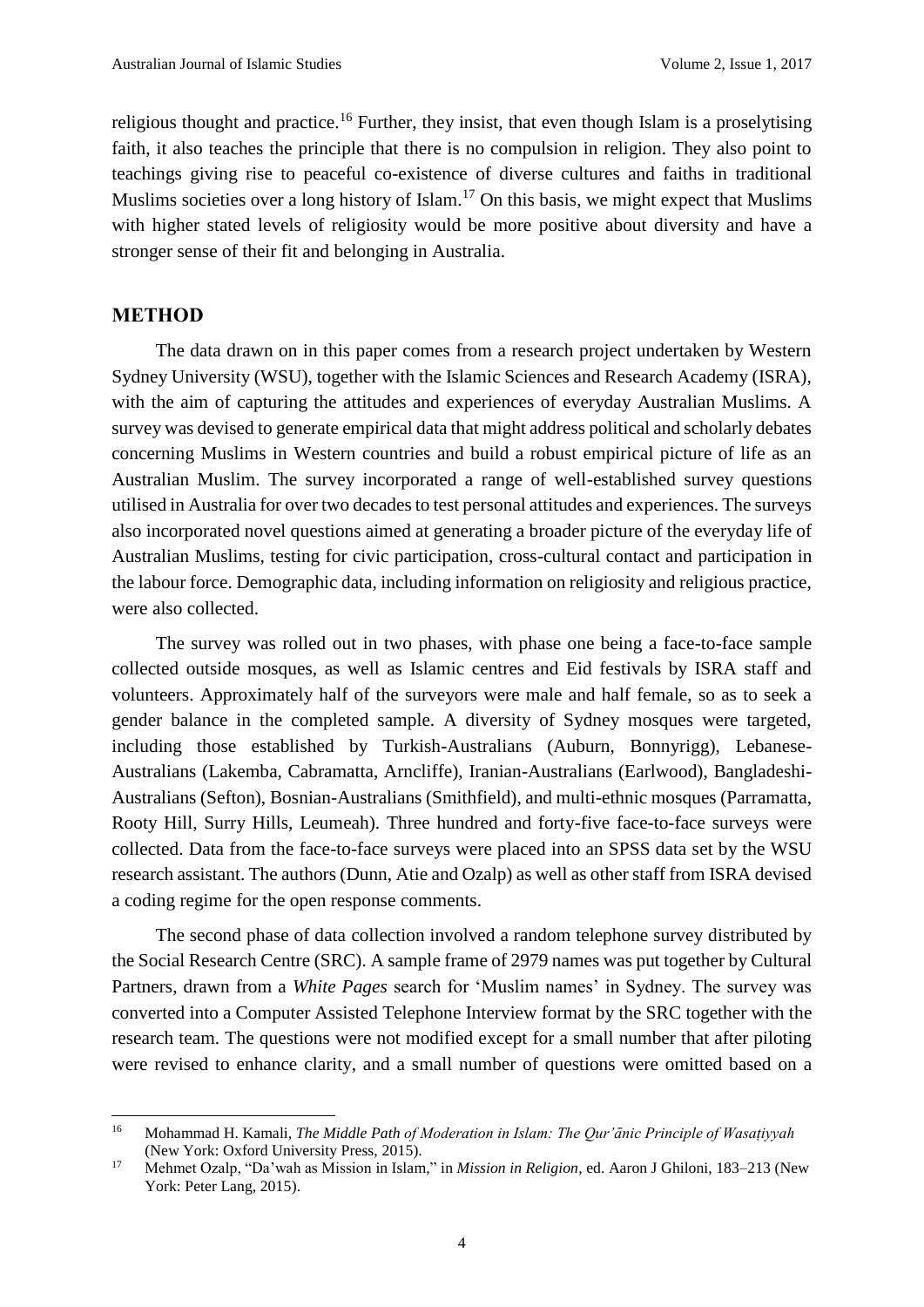reassessment of their usefulness. After a 'soft launch' of the survey (*n*=23), further changes were made to the survey. The introduction was revised to emphasise the role of ISRA in the research. A list of definitions was also developed by the research team to assist with a small number of comprehension issues that had arisen.

Two hundred and forty surveys were completed between 6 March and 12 April 2013, with a response rate of 48% – similar to other studies conducted by the SRC. The sample was randomised by callers asking to speak to the person in the household with the most recent birthday. The data from the telephone survey was entered into SPSS by SRC in a format similar to that of the face-to-face survey. The data from the two groups of respondents was then combined to make a completed sample of 585.

#### **SYDNEY MUSLIMS' EXPERIENCES AND ATTITUDES**

To address the question of Australian Muslims' supposed separateness or discomfort with Western norms, respondents were asked to what degree they mixed with non-Muslims in the workplace, socially and in educational settings. It was very common for the face-to-face and the telephone respondents to mix with non-Muslims in the workplace (81.5% and 87.7%, respectively) and educational settings (71.2% and 86.8%, respectively) (see Table 1). However, it was less common for both groups to mix with non-Muslims socially. This was particularly the case for the face-to-face group. Slightly less than two-thirds of the face-to-face respondents (59.5%) and three-quarters of the telephone respondents (75.6%) frequently engaged with non-Muslims in social circumstances. The fact that the face-to-face survey was distributed at Muslim social events may account for the higher number of people who associate more often with Muslims rather than non-Muslims socially. One could argue that the figures imply some separateness. However, it is important to note that the findings generally show strong intercultural mixing. Very few of the respondents hardly ever had contact with non-Muslims in the workplace (5.9%), social life (8.1%) or educational settings (9.9%). Those rates of crossreligious contact are high and challenge any assumptions of separateness, purposeful or otherwise, as a result of alienation. This reflects the high levels of Muslim public engagement that were uncovered by Akbarzadeh, Bouma and Woodlock's research.<sup>18</sup>

<sup>18</sup> <sup>18</sup> Akbarzadeh, Bouma and Woodlock, *Muslim Voices*, 28–29.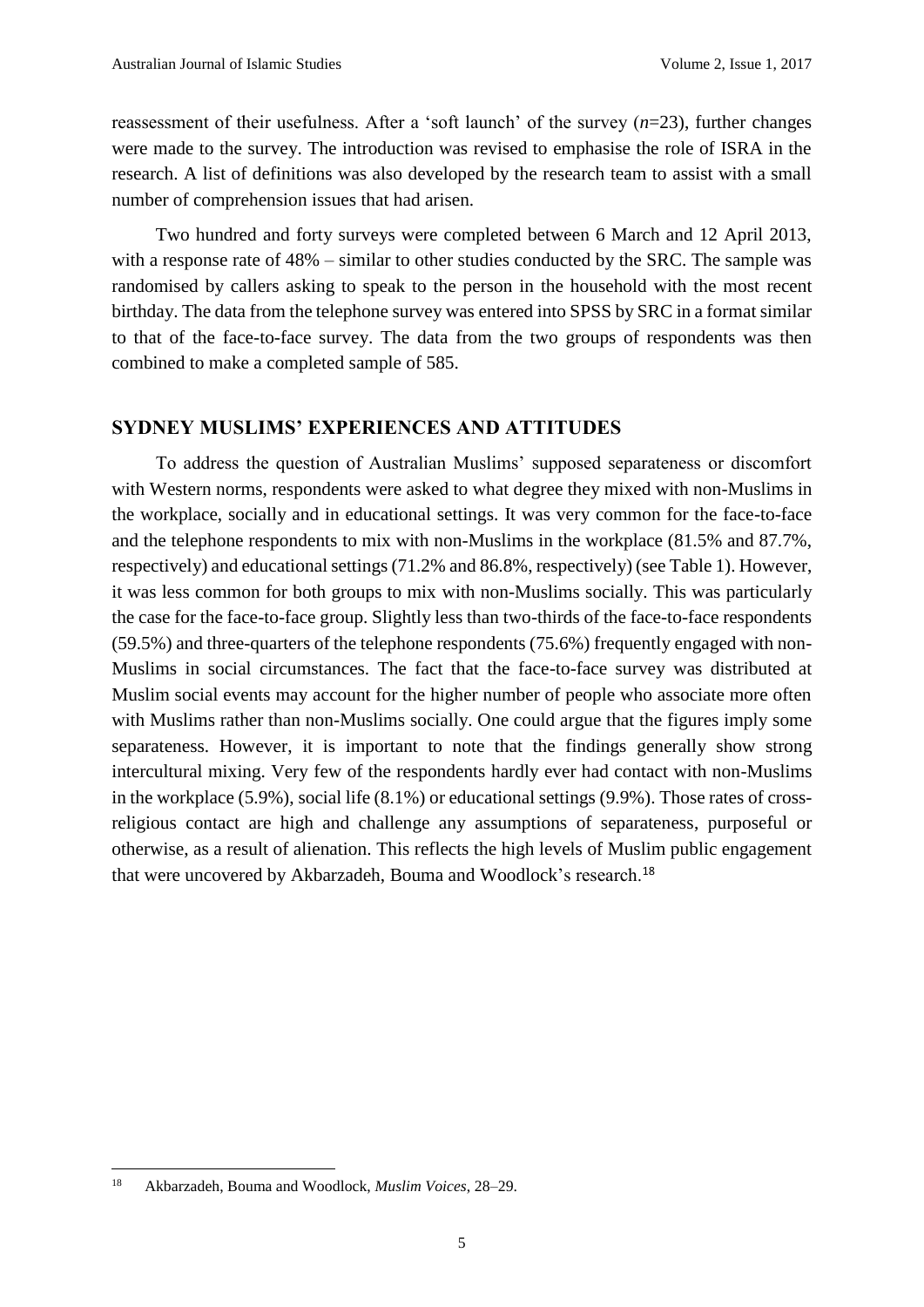|                                |                      | Face-to-face | <b>Telephone</b> | All  |
|--------------------------------|----------------------|--------------|------------------|------|
| Workplace                      | Very often or often  | 81.5         | 87.7             | 84   |
|                                | Sometimes            | 10.6         | 9.3              | 10.1 |
|                                | Never or hardly ever | 7.9          | 2.9              | 5.9  |
| <b>Social life</b>             | Very often or often  | 59.5         | 75.6             | 66.1 |
|                                | Sometimes            | 29.3         | 20.6             | 25.7 |
|                                | Never or hardly ever | 11.1         | 3.8              | 8.1  |
| <b>Educational</b><br>settings | Very often or often  | 71.2         | 86.8             | 77.5 |
|                                | Sometimes            | 17.3         | 5.7              | 12.6 |
|                                | Never or hardly ever | 11.5         | 7.5              | 9.9  |

**Table 1: Sydney Muslims' levels of intercultural mixing (2011; 2013)**

Source: Dunn et al., *The Resilience and Ordinariness of Australian Muslims*

The comfort with intercultural mixing discussed above is reflected in tables 2 and 3, which demonstrate the attitudes of Sydney Muslims towards diversity, equality, integration and belonging. Almost all (97%) agreed it is a good thing for a society to be made up of people from different cultures (see Table 2). This pro-diversity stance was even stronger than for the average of all Australians  $(87\%)$ .<sup>19</sup> The majority of the sample agreed or strongly agreed that all races of people are equal (86.5%). The proposition that "Australia is weakened by people of different ethnic origins sticking to their old ways" is a test of the extent to which people agree with an assimilationist view on managing cultural diversity. Only one-third of both groups agreed with this assimilationist proposition (32.2%), while half (54.1%) disagreed with this statement. Again, this is higher than the Australia-wide population average  $(42\%)$ .<sup>20</sup> Sydney Muslims are very positive about cultural diversity.

 $19$ <sup>19</sup> Dunn, Atie and Mapedzahama, "Ordinary Cosmopolitans."<br><sup>20</sup> Ibid

Ibid.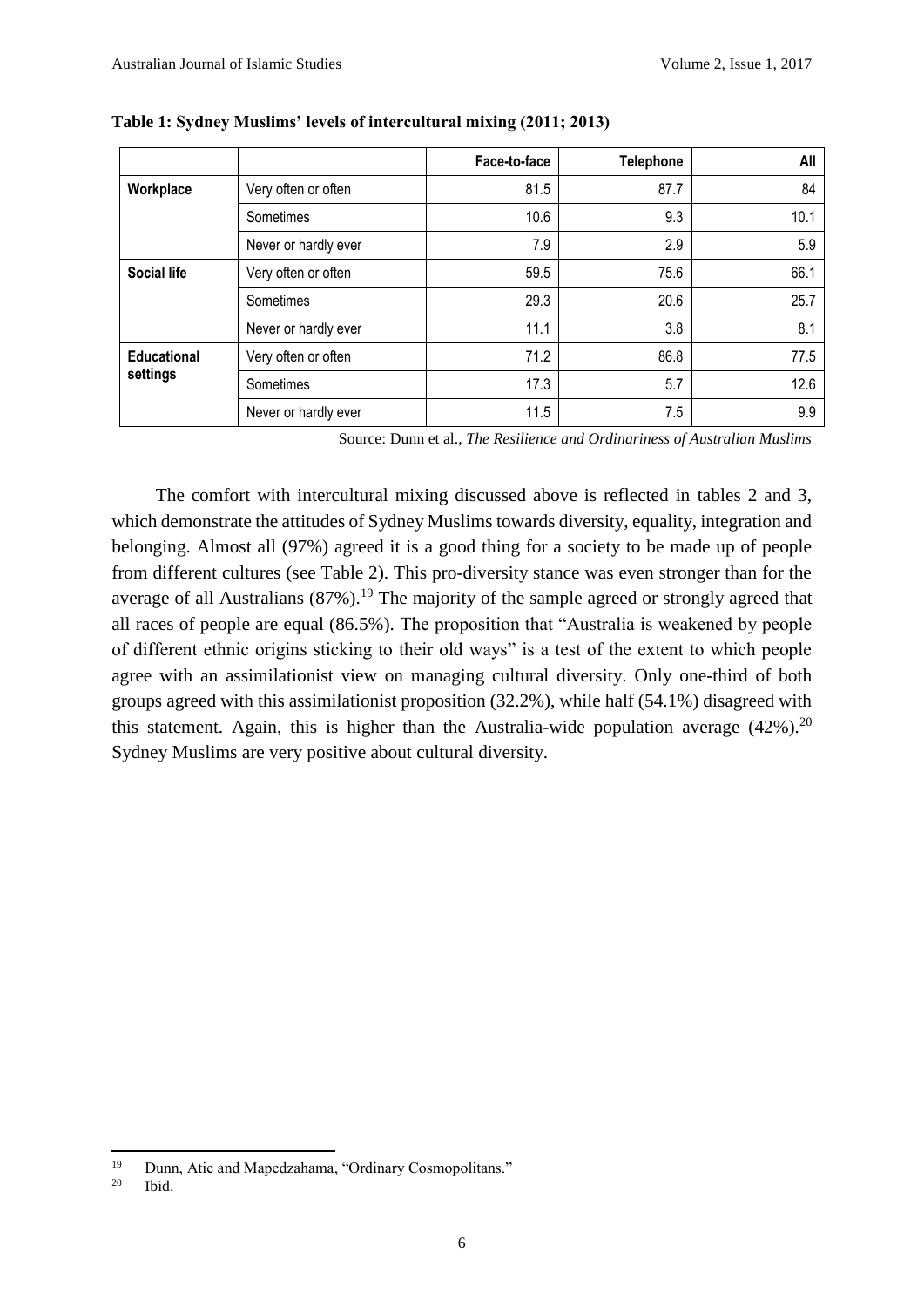|                                                                                       |                 | Importance of religion in daily life % |      |             |      |                       |      |                         |               |              |      |      |
|---------------------------------------------------------------------------------------|-----------------|----------------------------------------|------|-------------|------|-----------------------|------|-------------------------|---------------|--------------|------|------|
|                                                                                       |                 | Very<br>Important                      |      | Important   |      | Somewhat<br>Important |      | Not important<br>at all |               | <b>Total</b> |      | p    |
|                                                                                       |                 | $\mathsf{n}$                           | %    | $\mathbf n$ | %    | n                     | %    | $\mathbf n$             | $\frac{0}{0}$ | $\mathbf n$  | $\%$ |      |
| It is a good thing                                                                    | Agree           | 442                                    | 96.7 | 88          | 100  | 20                    | 95.2 | 10                      | 90.9          | 560          | 97.1 | .168 |
| for a society to<br>be made up of                                                     | <b>Neutral</b>  | 7                                      | 1.5  | 0           | 0    | 1                     | 4.8  | $\Omega$                | 0             | 8            | 1.4  |      |
| people from                                                                           | <b>Disagree</b> | 8                                      | 1.8  | 0           | 0    | 0                     | 0    | 1                       | 9.1           | 9            | 1.6  |      |
| different<br>cultures                                                                 | <b>Total</b>    | 457                                    | 100  | 88          | 100  | 21                    | 100  | 11                      | 100           | 577          | 100  |      |
|                                                                                       | Agree           | 321                                    | 72   | 60          | 69   | 10                    | 52.6 | 5                       | 45.5          | 396          | 70.3 | .153 |
| There is racial                                                                       | <b>Neutral</b>  | 53                                     | 11.9 | 12          | 13.8 | $\overline{2}$        | 10.5 | $\overline{2}$          | 18.2          | 69           | 12.3 |      |
| prejudice in<br><b>Australia</b>                                                      | <b>Disagree</b> | 72                                     | 16.1 | 15          | 17.2 | 7                     | 36.8 | 4                       | 36.4          | 98           | 17.4 |      |
|                                                                                       | <b>Total</b>    | 446                                    | 100  | 87          | 100  | 19                    | 100  | 11                      | 100           | 563          | 100  |      |
| Australia is                                                                          | Agree           | 133                                    | 30.4 | 32          | 36.4 | 9                     | 42.9 | 5                       | 50            | 179          | 32.2 | .653 |
| weakened by<br>people of<br>different ethnic<br>origins sticking<br>to their old ways | <b>Neutral</b>  | 63                                     | 14.4 | 10          | 11.4 | $\overline{2}$        | 9.5  | 1                       | 10            | 76           | 13.7 |      |
|                                                                                       | <b>Disagree</b> | 241                                    | 55.1 | 46          | 52.3 | 10                    | 47.6 | 4                       | 40            | 301          | 54.1 |      |
|                                                                                       | <b>Total</b>    | 437                                    | 100  | 88          | 100  | 21                    | 100  | 10                      | 100           | 556          | 100  |      |
| All races of<br>people ARE<br>equal                                                   | Agree           | 386                                    | 85.8 | 78          | 88.6 | 18                    | 85.7 | 11                      | 100           | 493          | 86.5 | .424 |
|                                                                                       | <b>Neutral</b>  | 19                                     | 4.2  | 1           | 1.1  | $\overline{2}$        | 9.5  | 0                       | $\Omega$      | 22           | 3.9  |      |
|                                                                                       | <b>Disagree</b> | 45                                     | 10   | 9           | 10.2 | 1                     | 4.8  | 0                       | 0             | 55           | 9.6  |      |
|                                                                                       | <b>Total</b>    | 450                                    | 100  | 88          | 100  | 21                    | 100  | 11                      | 100           | 570          | 100  |      |

**Table 2: Perceptions towards diversity and equality, by religiosity, Sydney Muslims, 2011-13 (n:585)**

Source: Dunn et al., *The Resilience and Ordinariness of Australian Muslims*.

Likert response options, to question wordings as above.

Two-thirds of respondents (61.4%) said that relations between Muslims and non-Muslims were friendly (see Table 3). This supports findings from the Islamic Women's Welfare Council of Victoria survey of non-Muslim Australians.<sup>21</sup> However, a majority of participants agreed that there was racial prejudice in Australia (70.3%) and there was a strong sense of unfair treatment, with an overwhelming majority indicating that they felt that Australian media portrayal of Muslims was unfair (78.8%). This perceived sense of unfair media treatment has been found in other research, and it is a perception shared by non-Muslims, as shown by El Matrah and Dimopoulos in Melbourne.<sup>22</sup> The media mistreatment and acknowledgement of racial prejudice may account for the third of participants who were unsure or disagreed that relations between Muslims and non-Muslims were friendly (23.4% and 15.1%, respectively).

 $21\,$ <sup>21</sup> Joumanah El Matrah and Maria Dimopoulos, *Race, Faith and Gender: Converging Discriminations Against Muslim Women in Victoria. The Ongoing Impact of September 11, 2001. A Summary Report on Racism Against Muslim Women* (Northcote: Islamic Women's Welfare Council of Victoria, 2008), 11.

 $^{22}$  Ibid, 67–68.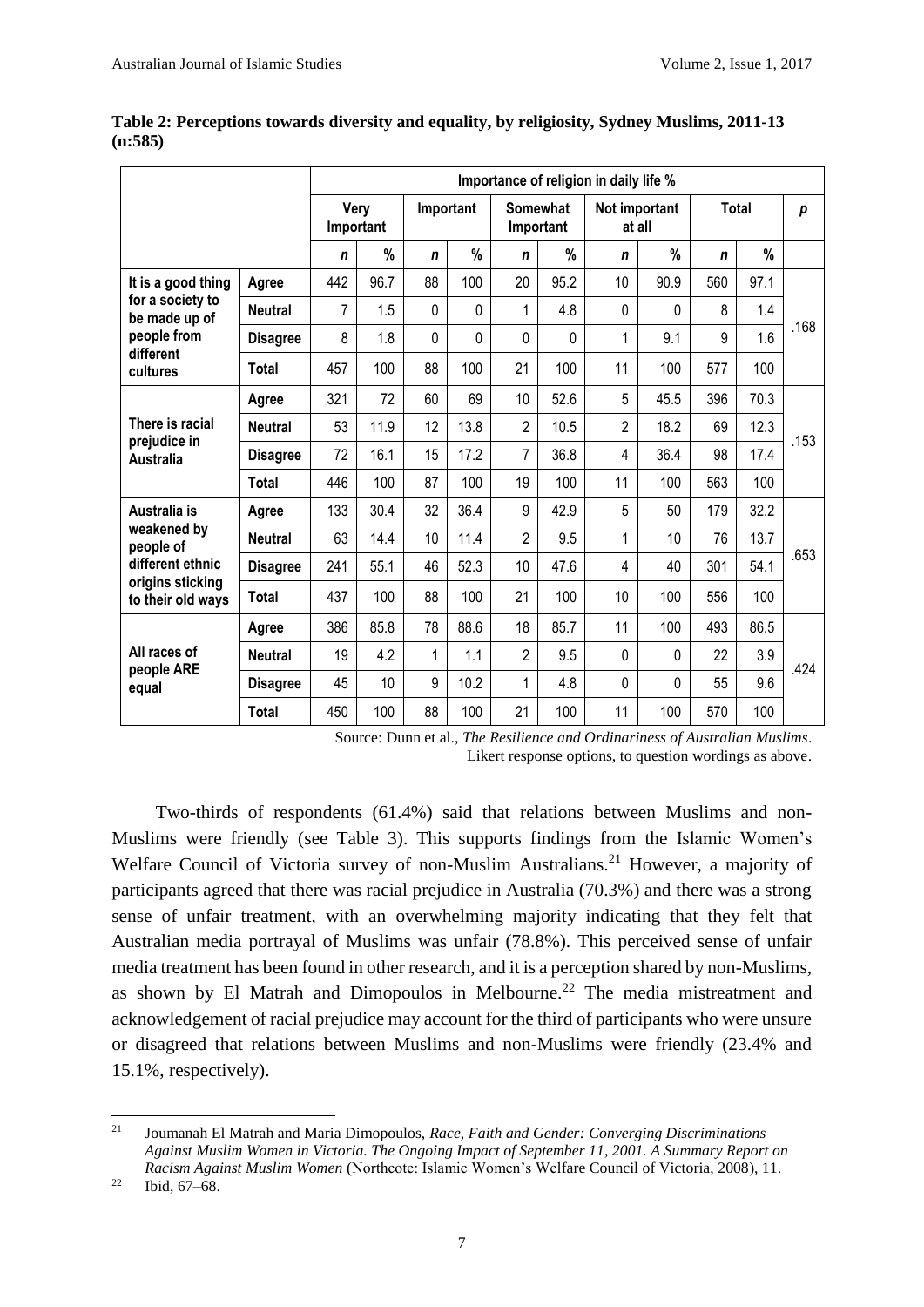|                                                                                                          | Importance of religion in daily life % |     |                 |             |                       |                |                         |                |             |             |                  |      |
|----------------------------------------------------------------------------------------------------------|----------------------------------------|-----|-----------------|-------------|-----------------------|----------------|-------------------------|----------------|-------------|-------------|------------------|------|
|                                                                                                          | Very<br>Important                      |     | Important       |             | Somewhat<br>Important |                | Not important<br>at all |                | Total       |             | $\boldsymbol{p}$ |      |
|                                                                                                          |                                        | n   | %               | $\mathbf n$ | %                     | n              | %                       | $\mathbf n$    | %           | $\mathbf n$ | %                |      |
| Islam is<br>consistent with<br><b>Australian</b><br>norms and<br>society                                 | Agree                                  | 309 | 72              | 64          | 74.4                  | 13             | 65                      | 5              | 50          | 391         | 71.7             | .061 |
|                                                                                                          | Neutral                                | 61  | 14.2            | 9           | 10.5                  | 3              | 15                      | $\mathbf 0$    | $\pmb{0}$   | 73          | 13.4             |      |
|                                                                                                          | <b>Disagree</b>                        | 59  | 13.8            | 13          | 15.1                  | 4              | 20                      | 5              | 50          | 81          | 14.9             |      |
|                                                                                                          | <b>Total</b>                           | 429 | 100             | 86          | 100                   | 20             | 100                     | 10             | 100         | 545         | 100              |      |
| <b>The Australian</b>                                                                                    | Agree                                  | 352 | 80.5            | 65          | 75.6                  | 13             | 65                      | 8              | 72.7        | 438         | 79.1             |      |
| media's<br>portrayal of                                                                                  | <b>Neutral</b>                         | 30  | 6.9             | 8           | 9.3                   | $\overline{2}$ | 10                      | $\mathbf 0$    | $\pmb{0}$   | 40          | 7.2              | .394 |
| <b>Muslims is</b>                                                                                        | <b>Disagree</b>                        | 55  | 12.6            | 13          | 15.1                  | 5              | 25                      | 3              | 27.3        | 76          | 13.7             |      |
| unfair                                                                                                   | <b>Total</b>                           | 437 | 100             | 86          | 100                   | 20             | 100                     | 11             | 100         | 554         | 100              |      |
| <b>Relations</b>                                                                                         | Agree                                  | 276 | 61.3            | 52          | 60.5                  | 14             | 66.7                    | $\overline{7}$ | 63.6        | 349         | 61.4             | .750 |
| between<br><b>Muslims and</b>                                                                            | Neutral                                | 109 | 24.2            | 20          | 23.3                  | 3              | 14.3                    | 1              | 9.1         | 133         | 23.4             |      |
| non-Muslims<br>in Australia are<br>friendly                                                              | <b>Disagree</b>                        | 65  | 14.4            | 14          | 16.3                  | $\overline{4}$ | 19                      | 3              | 27.3        | 86          | 15.1             |      |
|                                                                                                          | <b>Total</b>                           | 450 | 100             | 86          | 100                   | 21             | 100                     | 11             | 100         | 568         | 100              |      |
|                                                                                                          | Agree                                  | 278 | 62.2            | 57          | 64                    | 11             | 52.4                    | 5              | 45.5        | 351         | 61.8             | .006 |
| <b>Muslims are</b><br>well integrated<br>into Australian<br>society                                      | <b>Neutral</b>                         | 93  | 20.8            | 19          | 21.3                  | $\overline{2}$ | 9.5                     | $\mathbf 0$    | $\mathbf 0$ | 114         | 20.1             |      |
|                                                                                                          | <b>Disagree</b>                        | 76  | 17              | 13          | 14.6                  | 8              | 38.1                    | 6              | 54.5        | 103         | 18.1             |      |
|                                                                                                          | <b>Total</b>                           | 447 | 100             | 89          | 100                   | 21             | 100                     | 11             | 100         | 568         | 100              |      |
| I feel I am an<br>Australian                                                                             | Agree                                  | 379 | 84.2            | 72          | 80.9                  | 17             | 81                      | 10             | 90.9        | 478         | 83.7             | .476 |
|                                                                                                          | <b>Neutral</b>                         | 44  | 9.8             | 14          | 15.7                  | $\overline{c}$ | 9.5                     | $\mathbf 0$    | $\mathbf 0$ | 60          | 10.5             |      |
|                                                                                                          | <b>Disagree</b>                        | 27  | $6\phantom{1}6$ | 3           | 3.4                   | $\overline{2}$ | 9.5                     | $\mathbf{1}$   | 9.1         | 33          | 5.8              |      |
|                                                                                                          | <b>Total</b>                           | 450 | 100             | 89          | 100                   | 21             | 100                     | 11             | 100         | 571         | 100              |      |
| It is important<br>to me that my<br>children are/<br>would be fully<br>accepted as<br><b>Australians</b> | Agree                                  | 402 | 88.4            | 83          | 93.3                  | 19             | 95                      | 11             | 100         | 515         | 89.6             | .596 |
|                                                                                                          | <b>Neutral</b>                         | 35  | 7.7             | 3           | 3.4                   | $\mathbf{1}$   | 5                       | $\overline{0}$ | $\pmb{0}$   | 39          | 6.8              |      |
|                                                                                                          | <b>Disagree</b>                        | 18  | $\overline{4}$  | 3           | 3.4                   | $\mathbf 0$    | $\pmb{0}$               | $\mathbf 0$    | $\mathbf 0$ | 21          | 3.7              |      |
|                                                                                                          | <b>Total</b>                           | 455 | 100             | 89          | 100                   | 20             | 100                     | 11             | 100         | 575         | 100              |      |

**Table 3: Perceptions towards integration and belonging, by religiosity, Sydney Muslims, 2011- 13 (n:585)**

Source: Dunn et al., *The Resilience and Ordinariness of Australian Muslims*. Likert response options, to question wordings as above

Two-thirds of participants felt that Muslims were well-integrated into Australian society (61.8%). A substantial minority (18%) could not agree to that proposition. However, a majority were confident in asserting that Islam is consistent with Australian norms and society (71.7%). In terms of belonging, a majority of respondents (83.7%) were comfortable identifying themselves as Australians and an overwhelmingly majority agreed that it was important to them that their children be accepted as Australians (89.6%) (see Table 3). This indicates a very strong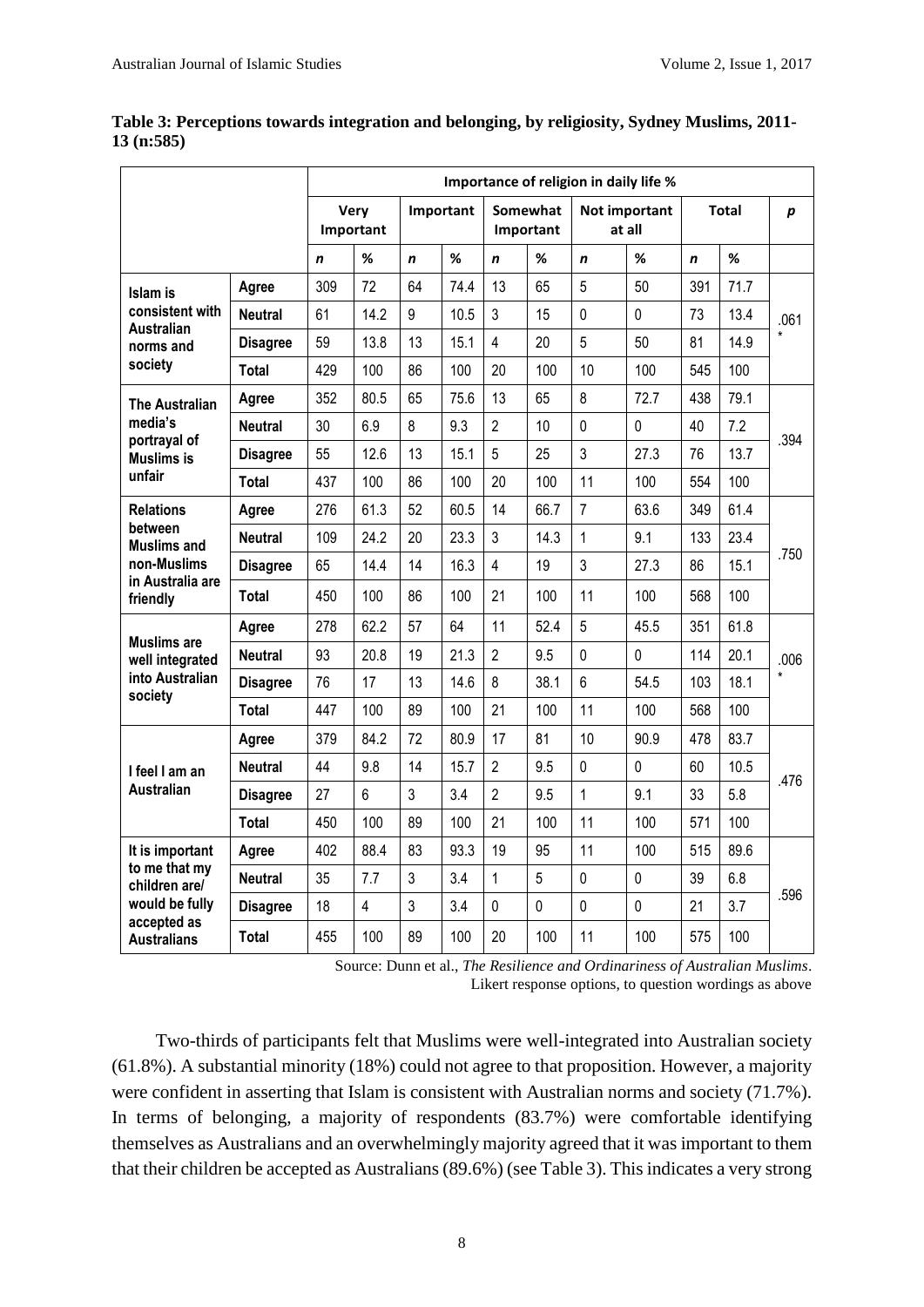sense of belonging amongst the respondents. Broadly, the data revealed the very settled and non-problematic nature of Muslim and non-Muslim relations from the perspective of Sydney Muslims. Akbarzadeh, Bouma and Woodlock also found that the overwhelming majority of Australian Muslims saw no such clash between being a good Muslim and a good Australia  $(93\%)$ .<sup>23</sup> Official Multiculturalism likely provides a context in which Muslim Australians would be enabled to see their faith and practice as consistent with national identity and norms. What we are unable to answer from these survey data is whether Multicultural Policy has influenced these Australians' opinions. It could also be that these Australians (and perhaps their migrant ancestors) had a pro-diversity disposition before they came to Australia, and were in part attracted by Multicultural Policy and associated democratic freedoms. This is a less likely explanation of the attitudes of the four-in-ten who were born in Australia.<sup>24</sup>

#### **RELIGIOSITY AND PERSPECTIVES ON BELONGING AND FIT**

Overall, the sample is a fairly religious one. In the survey, questions were asked about time spent fasting, frequency of mosque attendance and prayer, and the giving of *zakat* (charity). These were asked in addition to a more straightforward question about the importance of religion in everyday life. The questions gauged both the commitment of respondents to Islamic practice and the significance of religion in their lives, and showed most respondents to be "practising and observant Muslims" rather than being "'cultural' or 'nominal' Muslims."<sup>25</sup> When asked about the importance of religion in their daily lives, most respondents (79.1%) agreed that religion was very important. The relationship between the religiosity of the sample and the method of survey administration proved statistically significant when a chi-square test was run  $(\chi^2(3, N = 579) = 18.58, p = 0.000)$ . The distribution of the face-to-face survey at mosques and Islamic events is probably responsible for this relationship, as these are sites where more religious Muslims are likely to congregate, whereas the telephone survey attempted to represent a more random sample (in terms of religiosity) of Sydney Muslims. Still, our findings regarding solid religiosity among Australian Muslims is consistent with other findings in Australia.<sup>26</sup>

We tested to see if the extent of religiosity had an impact upon the attitudes of Sydney Muslims. The question was whether the extent of a respondent's faith commitment had a negative or positive effect on feelings of belonging and sense of fit in Australia. The earlier mentioned discourses in Australia infer that stronger religiosity among Muslims might result in higher levels of perceived inconsistency between Australian norms and Islam, for example. In Table 2, we provide cross-tabulations of religiosity with perceptions on diversity, belonging

**.** 

<sup>23</sup> Akbarzadeh, Bouma and Woodlock, *Muslim Voices*, 18–20.

 $\frac{24}{25}$  Ibid, 15–16.

<sup>25</sup> Hanifa Deen, *Caravanserai: Journey Among Australian Muslims* (St. Leonards: Allen & Unwin, 1995), 44–46; Abdullah Saeed, *Muslims Australians: Their Beliefs, Practices and Institutions* (Canberra: Department of Immigration and Multicultural and Indigenous Affairs and Australian Multicultural Foundation, 2004), 28.

<sup>&</sup>lt;sup>26</sup> See for example: Rachel Woodlock, "Being an Aussie Mossie: Muslim and Australian Identity among Australian-born Muslims," *Islam and Christian–Muslim Relations* 22, no. 4 (2011).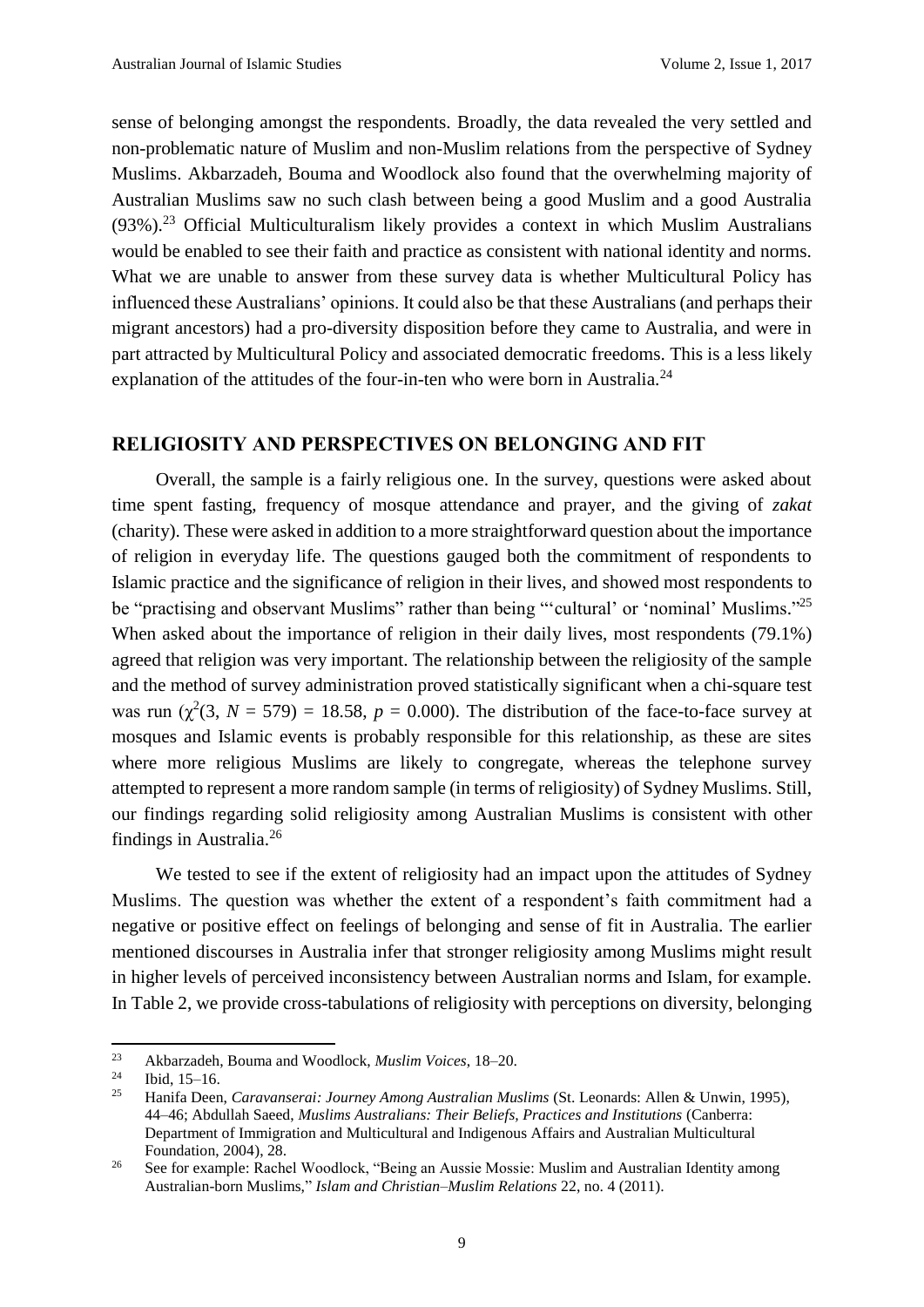**.** 

and Muslim and non-Muslim relations. Even though religiosity was high on average, across all the respondents there were still some clearly significant relationships in the data. The P values show that higher religiosity was positively associated with a sense that Islam fits well into Australia and a perception that Muslims are well integrated into Australian society. Being more religious did not generate a sense that Muslims were not integrated into Australian life. Indeed, religiosity was more statistically associated with stronger levels of perceived integration.

There was no statistical relationship between religiosity and attitudes towards diversity and equality, nor did religiosity impact belongingness. This combats assumptions regarding the inconsistency of Islam with Western toleration or secularism. Neither is there evidence of feelings of separateness of Australian Muslim as being linked to religiosity. The table does show that 17 per cent of those for whom religion was important did perceive an integration issue. However, the statistical association in general was positive, meaning that Muslim faithfulness was associated with social integration.

## **AUSTRALIAN MUSLIMS' NEGOTIATIONS WITH ISLAM, MULTICULTURALISM AND INTOLERANCE**

Harmonious education and employment are critical to successful social cohesion and inclusion. Sydney Muslims' levels of intercultural mixing in educational and work settings were high. The learning and teaching methods in current educational institutions often involve discussions, peer-to-peer interactions and friendships, which can lead to better understanding of society and respect for diversity.<sup>27</sup> Even though the nature of interactions in workplace settings can be more transactional, Muslims have a higher representation as professionals in corporations where people have to work in teams and engage in workplace relationships. However, there are also higher rates of unemployment among Australian Muslims, showing some bifurcation or workplace success and social mobility.<sup>28</sup> Promoting education and facilitating employment of Muslims would further increase social inclusion and cohesion, especially for those that are struggling to enter the labour market.

Levels of interactions in social life were lower than for education and the workplace, but still significant. As previously mentioned, the lower rate of social interaction of the face-toface respondents as compared to phone surveys could mean that Muslims belonging to these organisations meet their social connection needs in those organisations and social settings.

<sup>&</sup>lt;sup>27</sup> Forrest, James, Garth Lean and Kevin M. Dunn. "Challenging Racism through Schools: Teacher Attitudes to Cultural Diversity and Multicultural Education in Sydney, Australia", *Race Ethnicity and Education* 19, no. 3 (2015), 618-638; Henslin et al. *Sociology: A Down to Earth Approach* (Australia: Pearson Higher Education Australia, 2015); Possamai, Adam, Kevin M. Dunn, Peter Hopkins, Faroque Amin, Lisa Worthington and Jan Ali. "Muslim Students' Religious and Cultural Experiences in the Micro-publics of University Campuses in NSW, Australia", *Australian Geographer* 47, no. 3 (2016): 311–324.

<sup>28</sup> Akbarzadeh, Bouma and Woodlock, *Muslim Voices*, 26–27; James Forrest, "Melting Pot or Segmentation? The Structural and Spatial Integration/Assimilation of Muslim Immigrants in Sydney, Australia. The 1st and 2nd Generation" (presented at the AAG Conference, San Francisco, April 1, 2016); Hassan, *Australian Muslims*.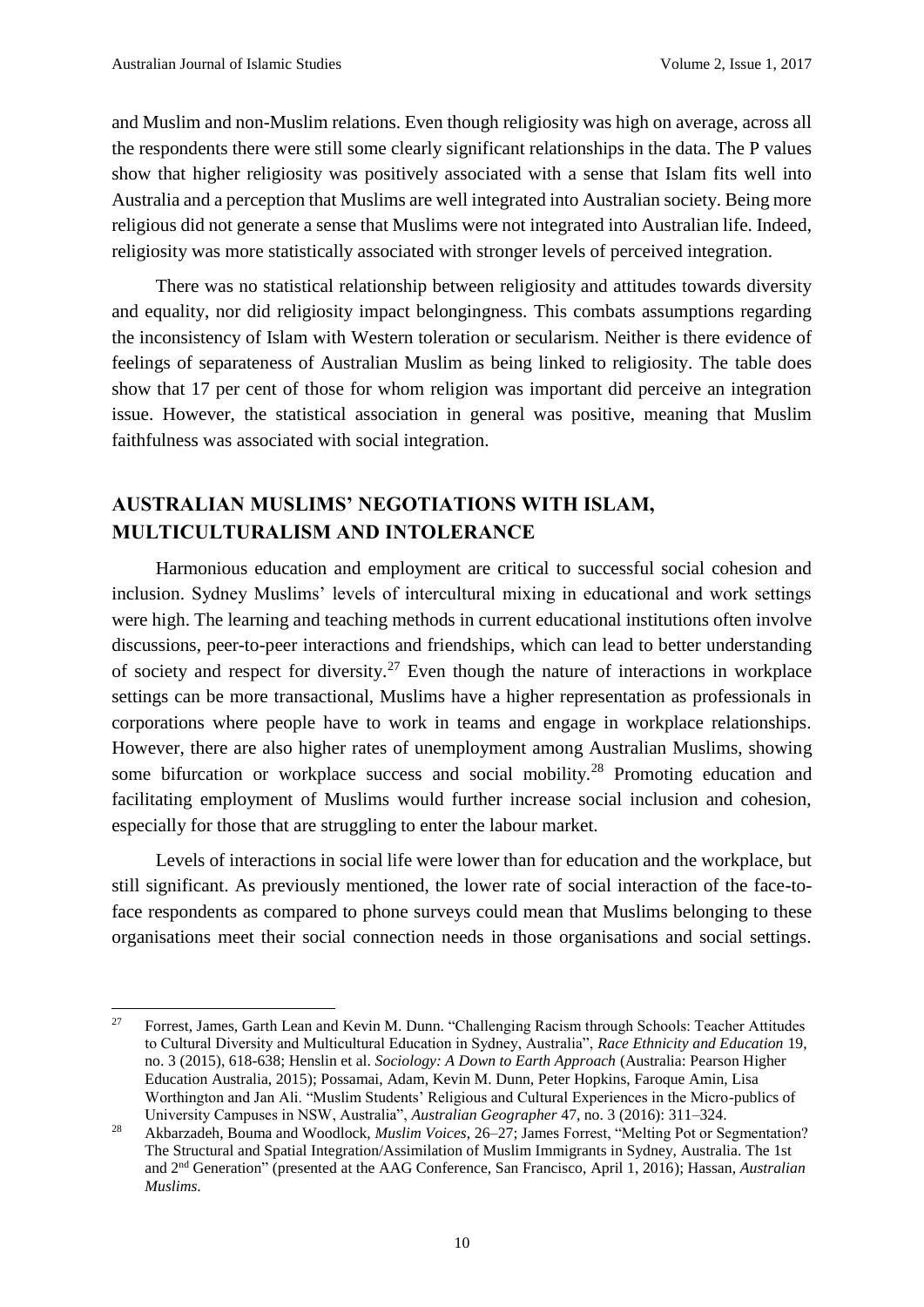Given that interactions in social life are often voluntary, deeper and more meaningful, twothirds of religious Australian Muslims actively engaging in social interaction is important.

The very high pro-diversity stance of Sydney Muslims could be interpreted in two ways. First, the result indicates that Sydney Muslims generally appreciate the value of diversity and the freedom and opportunity it offers to them and others. The disadvantage of living in lessfree societies may be better appreciated by Australian Muslims, leading them to appreciate the value of Australian society and values of respecting multiculturalism and diversity. Second, given that Muslims experience racism at three times the rate of other Australians, the high degree of pro-diversity stance would be a sentiment against the racism to which they are more attuned. The greater extent to which Australia is recognised as culturally and religiously diverse, the less racism Muslims may expect to experience. So, Australian Muslims' support for diversity could be their sensitivity and reaction to racism they feel and experience. Multiculturalism may be seen as a social salve or systemic bulwark to religious intolerance and other forms of racism. If official Multiculturalism builds confidence in religious toleration, especially for non-Christians, then it would follow that more religious Muslims would be more positively disposed to diversity and more confident of their own citizenship in a religiously plural society.

There are alternate interpretations of the high rates of agreement with the existence of racial prejudice in Australia, the perceived unfair portrayal of Muslims in media and the less than ideal rating of the friendliness of relations between Muslims and non-Muslims (61.4% see as friendly). Australian Muslims may interpret the Islamophobia, prejudice and unfairness, as unfriendliness towards Muslims and consequently reciprocate the disposition. In contrast, Australian Muslims may think that there is unfriendliness towards them, from some quarters, even though they may consider themselves as friendly to the wider society. The minority that answered the questions despondently, such that they indicated disharmony, may be reflecting the views of the wider society to Muslims, rather than the other way around. Given that there are very high levels of identification with being Australian, the second interpretation seems to be the more likely.

The lower rate of feeling well-integrated into Australian society (61.8%) in comparison to a much higher rate (83.7%) of identifying as Australian is interesting. It suggests that while Muslims wish to integrate into Australian society, their integration is either not completed as yet or full integration is prevented by the prejudice and unfair treatment of Muslims by the media. Muslims want to feel Australian, but this is somewhat prevented by a society influenced by Islamophobic rhetoric and racism.

The support for equality of all humans is not surprising as this is a value shared with Australian democratic values and the strong egalitarian teachings found in Islam. The result that Islamic religiosity is statistically associated with stronger levels of perceived integration and Islam's positive place in Australia, suggests that respondents do not perceive there is anything inherent with Islam that would prevent Muslims integrating well into Australian society. Much of the sample were recruited from mosques and religious organisations that teach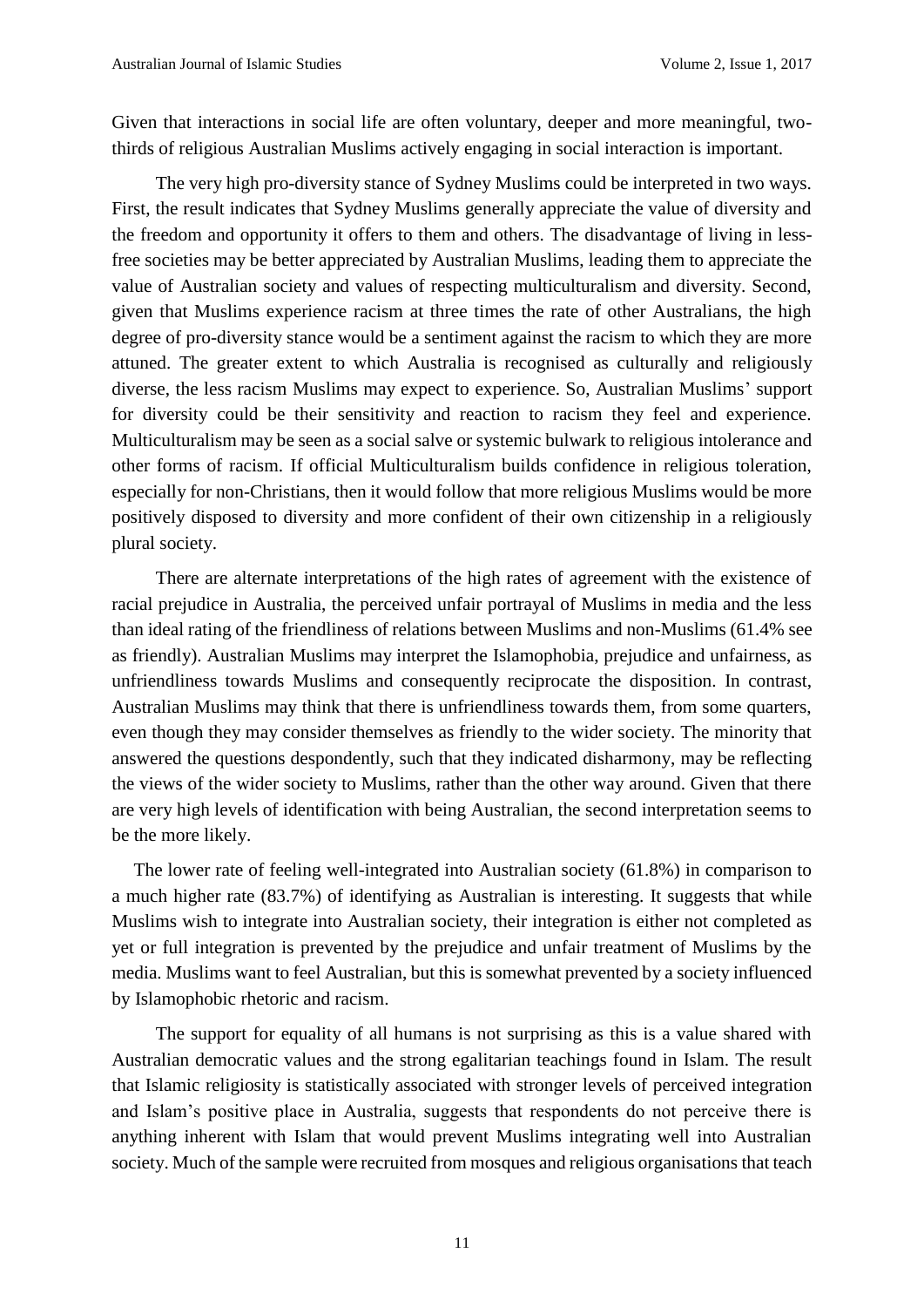and promote a scholarly tradition of Islam and highlight the importance of proper learning in Islamic disciplines. It is plausible to conclude that much of that component of the sample may have acquired their perspectives on toleration and moderation through a robust education on Islam through those institutions.

This study has produced important conclusions that stand to change the way Australian Muslims are perceived by sections of the public. The study shows that there is a strong willingness of Muslims wanting to integrate to Australia and feel part and parcel of the country and its society. The more religious Muslims are and the more they are educated in the Islamic scholarly tradition, the more likely they are to see the consistency between Australian norms and Islamic practice. Muslims are expected to integrate to multicultural Australia. Multicultural policy has a reciprocal expectation that non-Muslims show a willingness to allow and support that integration to take place. Among those Muslims with a more despondent attitude, it seems likely that these outlooks may be reflecting the views of the wider society towards Muslims, rather than the other way around, particularly given the high levels of identification with being Australian.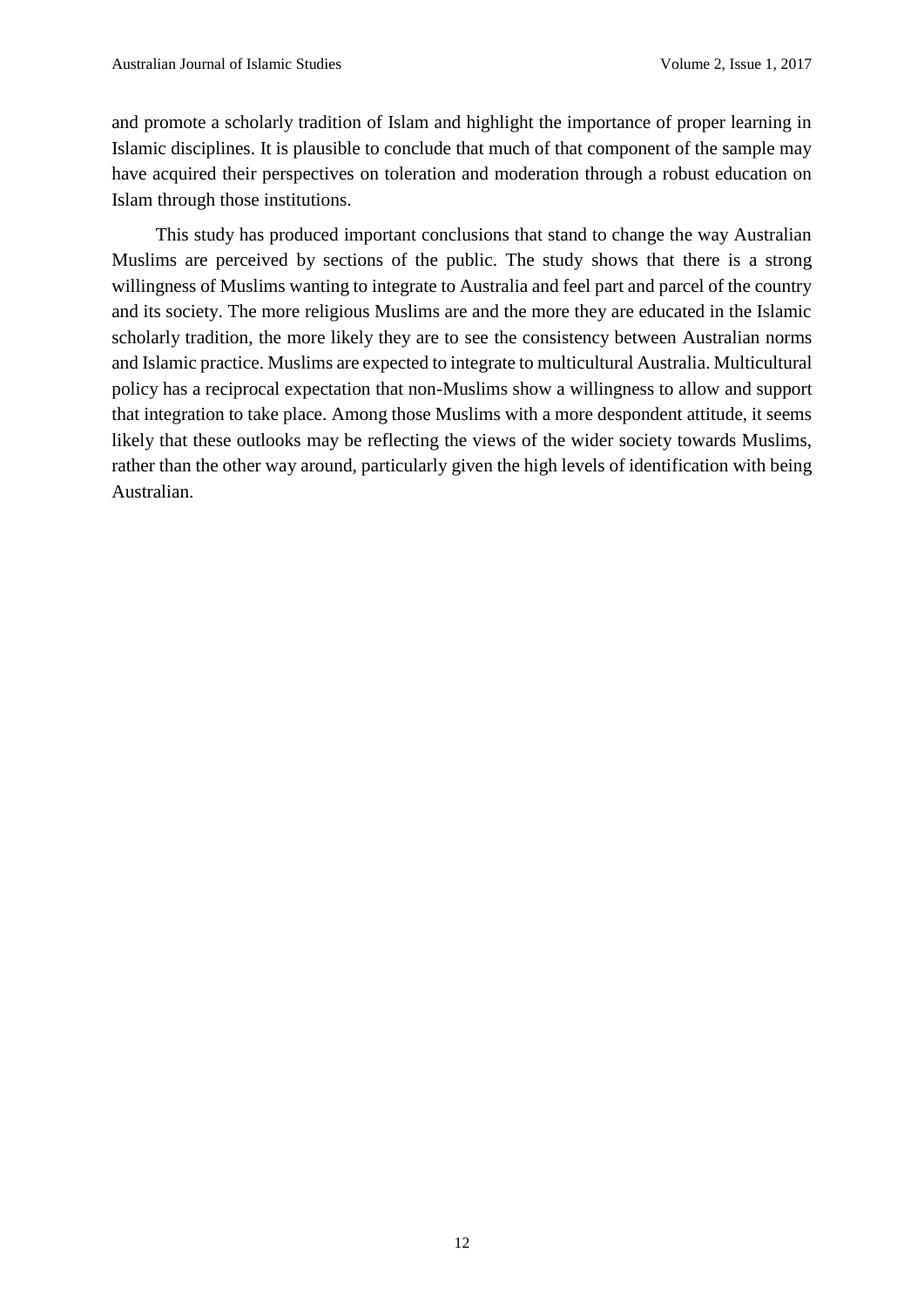### **BIBLIOGRAPHY**

- Akbarzadeh, Shahram, Gary D. Bouma and Rachel Woodlock. *Muslim Voices: Hopes and Aspirations of Muslim Australians*. Melbourne: Monash University, 2009.
- Booth, Alison L., Andrew Leigh and Elena Varganova. "Does Ethnic Discrimination Vary Across Minority Groups? Evidence from a Field Experiment." *Oxford Bulletin of Economics and Statistics* 74, no. 4 (2012): 547–573.
- Carr, James and Amanda Haynes. "A Clash of Racializations: The Policing of 'Race' and of Anti-Muslim Racism in Ireland." *Critical Sociology* 41, no. 1 (2015): 21–40.
- Community Cohesion Panel. *The End of Parallel Lives? The Report of the Community Cohesion Panel Home Office*. London: Community Cohesion Panel, 2004.
- Deen, Hanifa. *Caravanserai: Journey Among Australian Muslims*. St. Leonards: Allen & Unwin, 1995.
- Dunn, Kevin M. "Public Attitudes Towards Hijab-Wearing in Australia." In *Beyond the Hijab Debates: New Conversations on Gender, Race and Religion*, edited by Tanja Dreher and Christina Ho, 31–52. Newcastle: Cambridge Scholars Press, 2009.
- Dunn, Kevin M., Rosalie Atie, Virginia Mapedzahama, Mehmet Ozalp and Adem F. Aydogan. *The Resilience and Ordinariness of Australian Muslims: Attitudes and Experiences of Muslims Report.* Sydney: Western Sydney University and the Islamic Sciences and Research Academy, 2015.
- Dunn, Kevin M., Rosalie Atie and Virginia Mapedzahama. "Ordinary Cosmopolitans: Sydney Muslims' Attitudes to Diversity." *Australian Geographer* 47, no. 3 (2016) 281-294. http://dx.doi.org/10.1080/00049182.2016.1191132.
- Dunn, Kevin M., Natasha Klocker and Tanya Salabay. "Contemporary Racism and Islamaphobia in Australia: Racialising Religion." *Ethnicities* 7, no. 4 (2007): 564–589.
- El Matrah, Joumanah, and Maria Dimopoulos. *Race, Faith and Gender: Converging Discriminations Against Muslim Women in Victoria. The Ongoing Impact of September 11, 2001. A Summary Report on Racism Against Muslim Women.* Northcote: Islamic Women's Welfare Council of Victoria, 2008.
- Forrest, James. "Melting Pot or Segmentation? The Structural and Spatial Integration/Assimilation of Muslim Immigrants in Sydney, Australia. The 1st and 2nd Generation." Presented at the AAG Conference, San Francisco, April 1, 2016.
- Forrest, James, Garth Lean and Kevin M. Dunn. "Challenging Racism through Schools: Teacher Attitudes to Cultural Diversity and Multicultural Education in Sydney, Australia", *Race Ethnicity and Education* 19, no. 3 (2015): 618-638.
- Gale, Richard. "Religious Residential Segregation and Internal Migration: The British Muslim Case." *Environment and Planning A* 45, no. 4 (2013): 872–891.
- Hassan, Riaz. *Australian Muslims. A Demographic, Social and Economic Profile of Muslims in Australia*. Adelaide, South Australia: International Centre for Muslim and non-Muslim Understanding, 2015.
- Henslin, James M., Adam Possamai, Alphia Possamai-Inesedy, Tim Marjaribanks, and Katriona Elder. *Sociology: A Down to Earth Approach*. Australia: Pearson Higher Education Australia, 2015.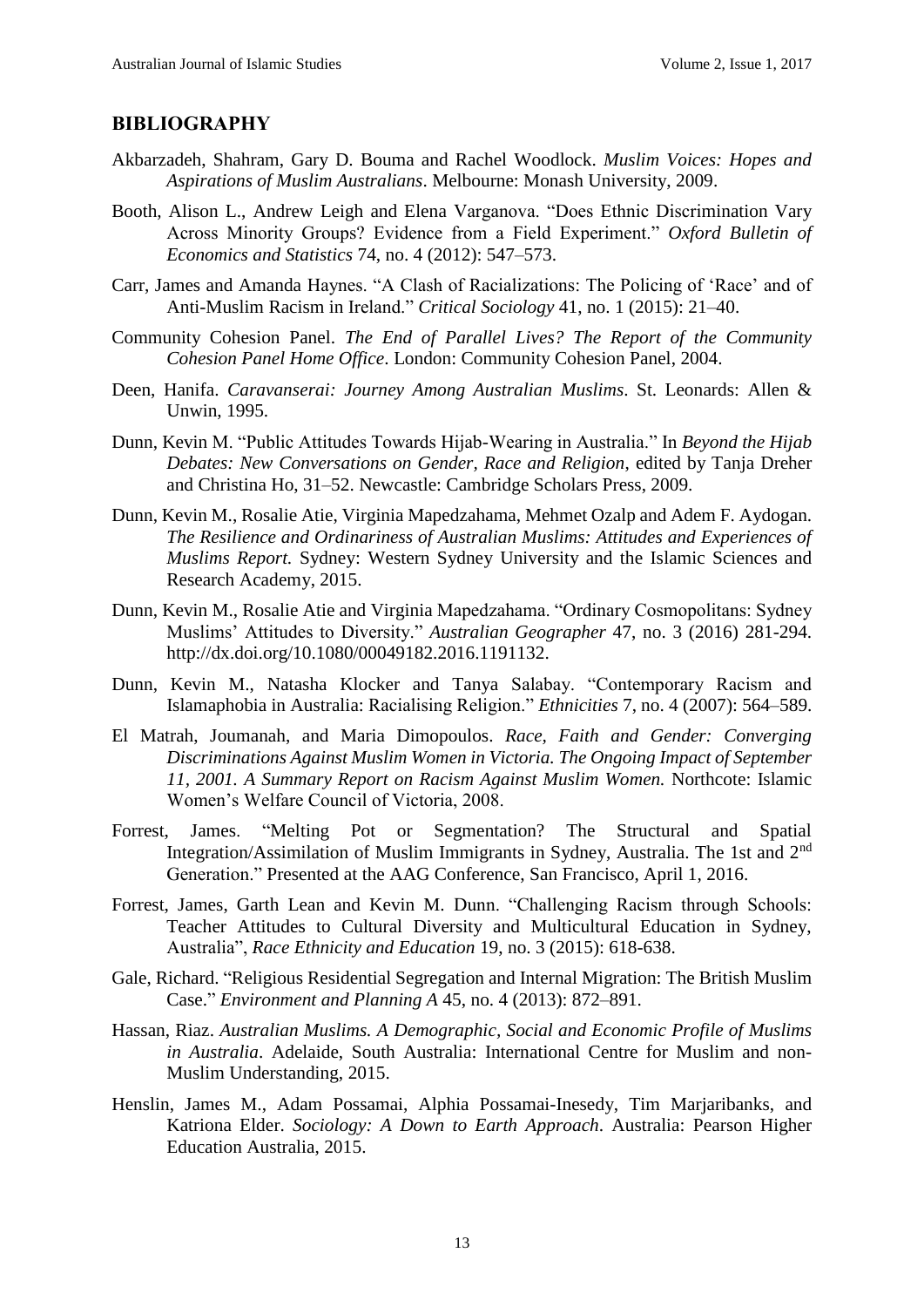- Hopkins, Peter E. and Susan J. Smith. "Scaling Segregation; Racializing Fear." In *Fear: Critical Geopolitics and Everyday Life*, edited by Rachel Pain and Susan J. Smith, 103– 16. Aldershot: Ashgate, 2008.
- Human Rights and Equal Opportunity Commission. *Isma*ع *Listen: National Consultations on Eliminating Prejudice Against Arab and Muslim Australians.* Sydney: Human Rights and Equal Opportunity Commission, 2004.
- Huntington, Samuel P. "The Clash of Civilizations." *Foreign Affairs* 72, no. 3 (1993): 22–49.
- Johns Amelia, Fethi Mansouri and Michele Lobo. "Religiosity, Citizenship and Belonging: The Everyday Experiences of Young Australian Muslims." *Journal of Muslim Minority Affairs* 35, no. 2 (2015): 171–190.
- Kamali, Mohammad H. *The Middle Path of Moderation in Islam: The Qur'ānic Principle of Wasatiyyah.* New York: Oxford University Press, 2015.
- Mansouri Fethi, Michele Lobo and Amelia Johns. "Addressing the 'Muslim Question.'" *Journal of Muslim Minority Affairs* 35, no. 2 (2015): 165–170.
- Nelson, Jacqueline, Alphia Possamai-Inesedy and Kevin M. Dunn. "Reinforcing Substantive Religious Inequality: A Critical Analysis of Submissions to the Review of Freedom of Religion and Belief in Australia Inquiry." *Australian Journal of Social Issues* 47, no. 3 (2016): 297–317.
- Office of Multicultural Affairs*. National Agenda for a Multicultural Australia ... Sharing Our Future*. Canberra: Australian Government Publishing Service, Canberra, 1989.
- Ozalp, Mehmet. "Da'wah as Mission in Islam." In *Mission in Religion*, edited by Aaron J Ghiloni, 183–213. New York: Peter Lang, 2015.
- Phillips, Deborah. "Parallel Lives? Challenging Discourses of British Muslim Self-Segregation." *Environment and Planning D: Society and Space* 24, no. 1 (2006): 25– 40.
- Poynting, Scott and Greg Noble. *Living with Racism: The Experience and Reporting by Arab and Muslim Australians of Discrimination, Abuse and Violence since 11 September, 2001*. Sydney, Australia: Human Rights and Equal Opportunities Commission, 2004. www.hreoc.gov.au/racial\_discrimination/isma/research/UWSReport.pdf.
- Poynting, Scott and Victoria Mason. "The Resistible Rise of Islamophobia: Anti-Muslim Racism in the UK and Australia before 11 September 2001." *Journal of Sociology* 43, no. 1 (2007): 61–86.
- Possamai, Adam, Kevin M. Dunn, Peter Hopkins, Faroque Amin, Lisa Worthington and Jan Ali. "Muslim Students' Religious and Cultural Experiences in the Micro-publics of University Campuses in NSW, Australia", *Australian Geographer* 47, no. 3 (2016): 311–324.
- Saeed, Abdullah. *Muslim Australians: Their Beliefs, Practices and Institutions*. Canberra: Department of Immigration and Multicultural and Indigenous Affairs and Australian Multicultural Foundation, 2004.
- Woodlock, Rachel. "Being an Aussie Mossie: Muslim and Australian Identity among Australian-born Muslims." *Islam and Christian–Muslim Relations* 22, no. 4 (2011): 391–407.